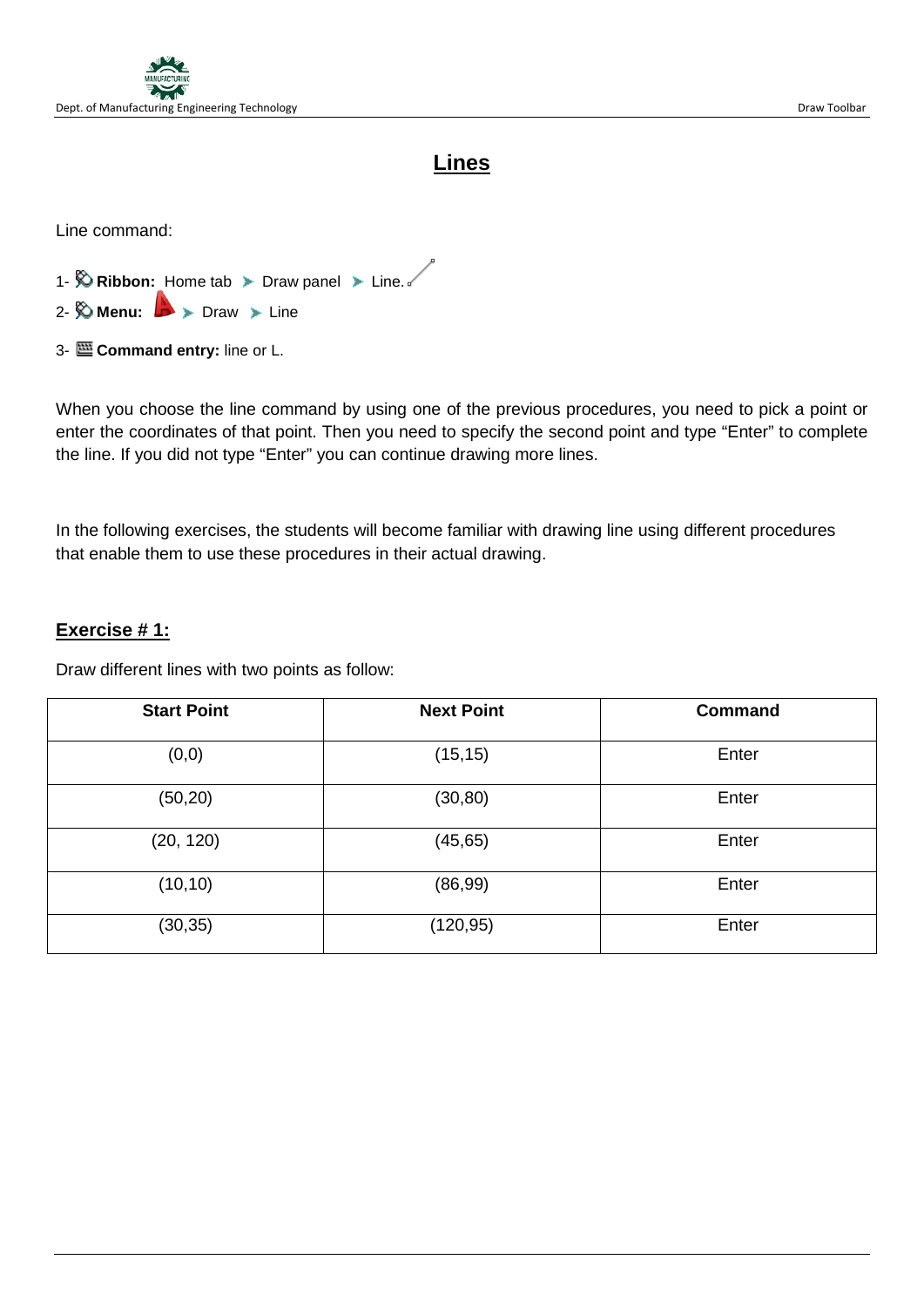

#### **Exercise # 2:**

Then, draw different lines with different length as follow:

| <b>Start Point</b> | <b>Next Point</b> | <b>Command</b> |
|--------------------|-------------------|----------------|
| (0, 0)             | 60                | Enter          |
| (50, 20)           | 80                | Enter          |
| (20, 120)          | 120               | Enter          |
| (10, 10)           | 130               | Enter          |
| (30, 35)           | 170               | Enter          |

#### **Exercise # 3:**

Draw different lines with different length as follow: (note: these lines are separate from each other)

| <b>Start Point</b> | Angle       | Length |
|--------------------|-------------|--------|
| (0, 0)             | $30^\circ$  | 60     |
| (50, 20)           | $85^\circ$  | 80     |
| (20, 120)          | $120^\circ$ | 120    |
| (10, 10)           | $163^\circ$ | 130    |
| (30, 35)           | 280°        | 170    |

#### **Exercise # 4:**

To construct a rectangle you need to draw 4 lines or use the rectangle command. Use the line command with the absolute coordinate to construct a similar rectangle to the following drawing.



Draw another rectangle with the same dimensions and points but you should use the relative coordinate.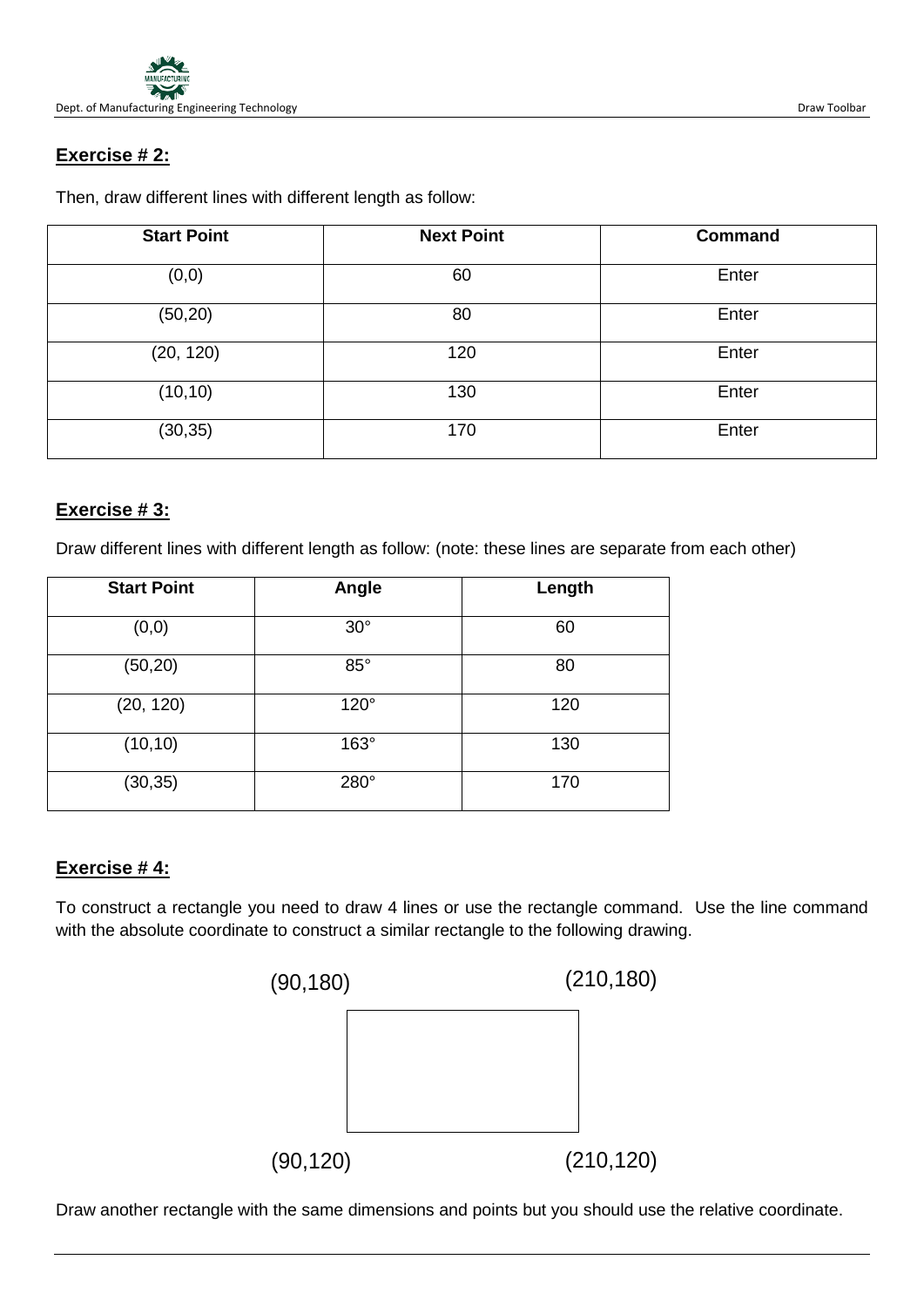

## **Arcs:**

Arc command:

- 1-  $\otimes$  Ribbon: Home tab > Draw panel > 3-Point.
- 2-  $\otimes$  **Menu:**  $\rightarrow$  > Draw > Arc > 3-Points.
- 3- **Command entry:** arc.

Similar to the line command you can choose the Arc command by using one of the previous three procedures. You will be asked to three points (start, second, end point) for the arc. This arc is constructed using three points. However, AutoCAD enable you to draw different arc by choosing one way from the alternative ways of constructing Arcs. Choose the arrow head in the ribbon beside the arc command and find 11 ways to construct your arc.

In the following exercises, the students will become familiar with drawing arcs using different arc options that enable them to use these options in their actual drawing.

#### **Exercise # 1:**

Draw the following arcs using the 3 points (arc) option:

| <b>Start Point</b> | <b>Second point</b> | <b>End Point</b> |
|--------------------|---------------------|------------------|
| (10, 30)           | (50, 60)            | (170, 30)        |
| (20, 120)          | (50, 180)           | (250, 230)       |
| Pick a point       | Pick a point        | Pick a point     |
| Pick a point       | Pick a point        | Pick a point     |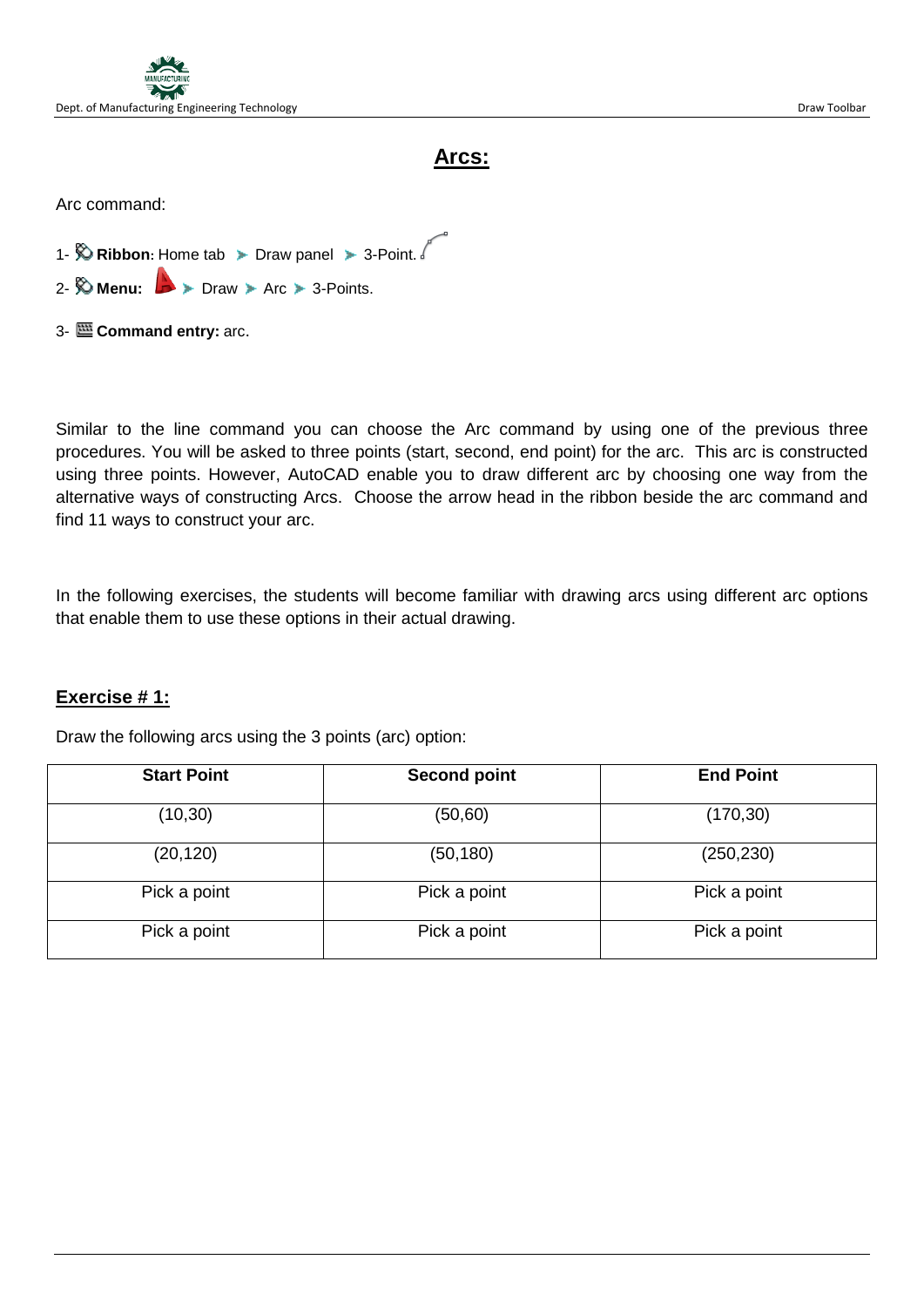

## **Exercise # 2:**

Draw the following arcs using start, center, end option:

| <b>Start Point</b> | <b>Center point</b> | <b>End Point</b> |
|--------------------|---------------------|------------------|
| (50, 40)           | (80, 20)            | (110, 40)        |
| (90, 160)          | (120, 180)          | (150, 160)       |
| Pick a point       | Pick a point        | Pick a point     |
| Pick a point       | Pick a point        | Pick a point     |

**Please try the other types of arcs and try to draw 3 arcs from each type.**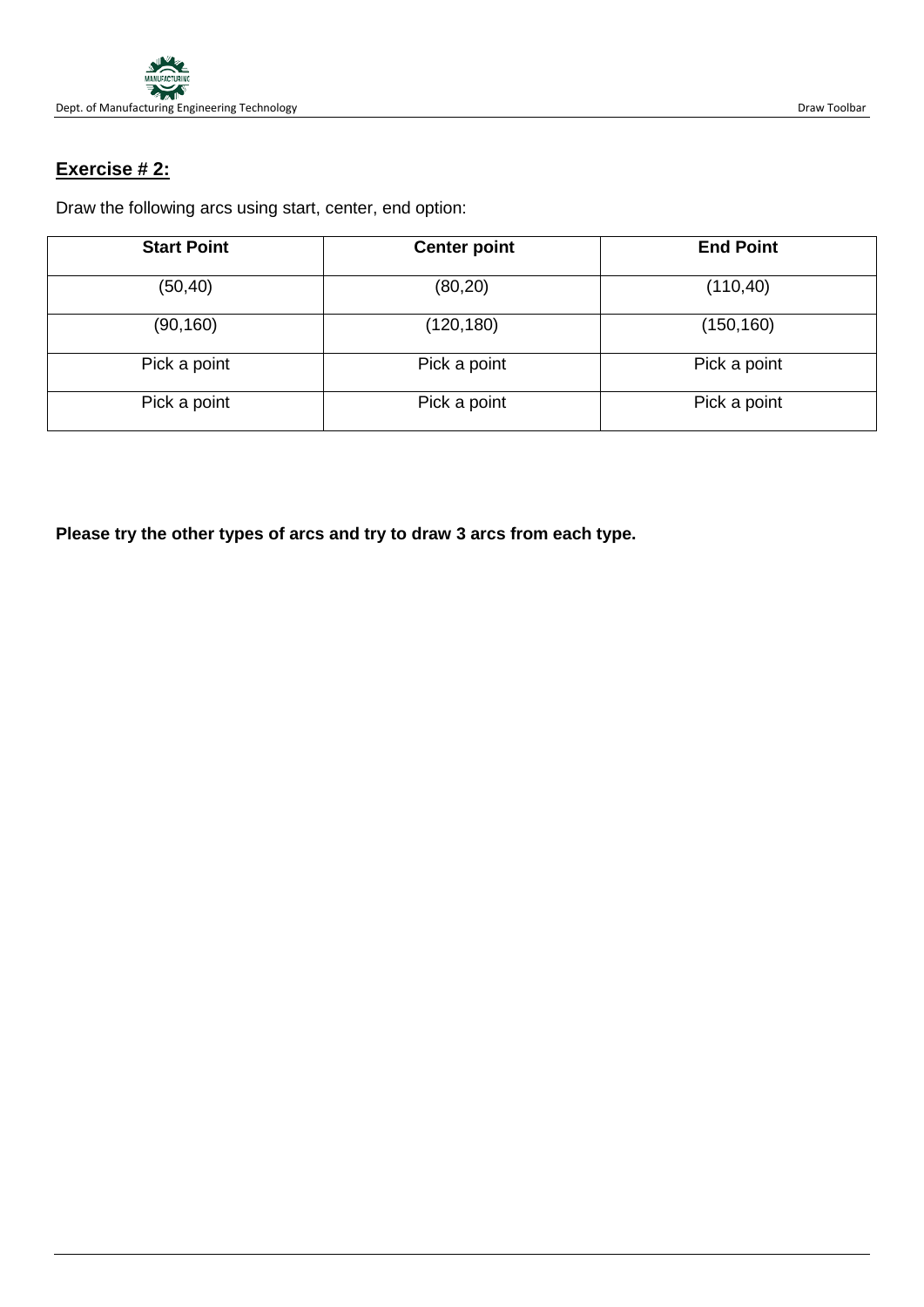

# **Creating Circles:**

Circle Commands:

- 1-  $\%$  Ribbon: Home tab > Draw panel > Center, Radius.
- 2- **W** Menu:  $\rightarrow$  Draw > Circle > Center, Radius
- 3- **Command entry:** circle

There are several options available under the circle submenu:

- [Center, Radius]
- **•** [Center, Diameter]
- [2 Points]
- [3 Points]
- **[TTR-Tangent, Tangent, Radius]**
- [TTT-Tangent, Tangent, Tangent]

To create [Center, Radius] or [Center, Diameter] circles in AutoCAD you need first to specify its center point and then pressing the [ENTER] key once to execute the command. Then you need to specify the radius or the diameter of the circle and of course pressing the [ENTER] key once to perform the task.

#### **Exercise # 1:**

Draw the following circles using the [Center, Radius]:

| <b>Center Point</b> | Command | <b>Radius</b> | Command |
|---------------------|---------|---------------|---------|
| (20, 20)            | Enter   |               | Enter   |
| (40, 20)            | Enter   |               | Enter   |
| (60, 20)            | Enter   | 10            | Enter   |

#### **Exercise # 2:**

Draw the following circles using the [Center, Diameter]:

| <b>Center Point</b> | Command | <b>Diameter</b> | Command |
|---------------------|---------|-----------------|---------|
| (20, 40)            | Enter   | 10              | Enter   |
| (40, 40)            | Enter   | 14              | Enter   |
| (60, 40)            | Enter   | 20              | Enter   |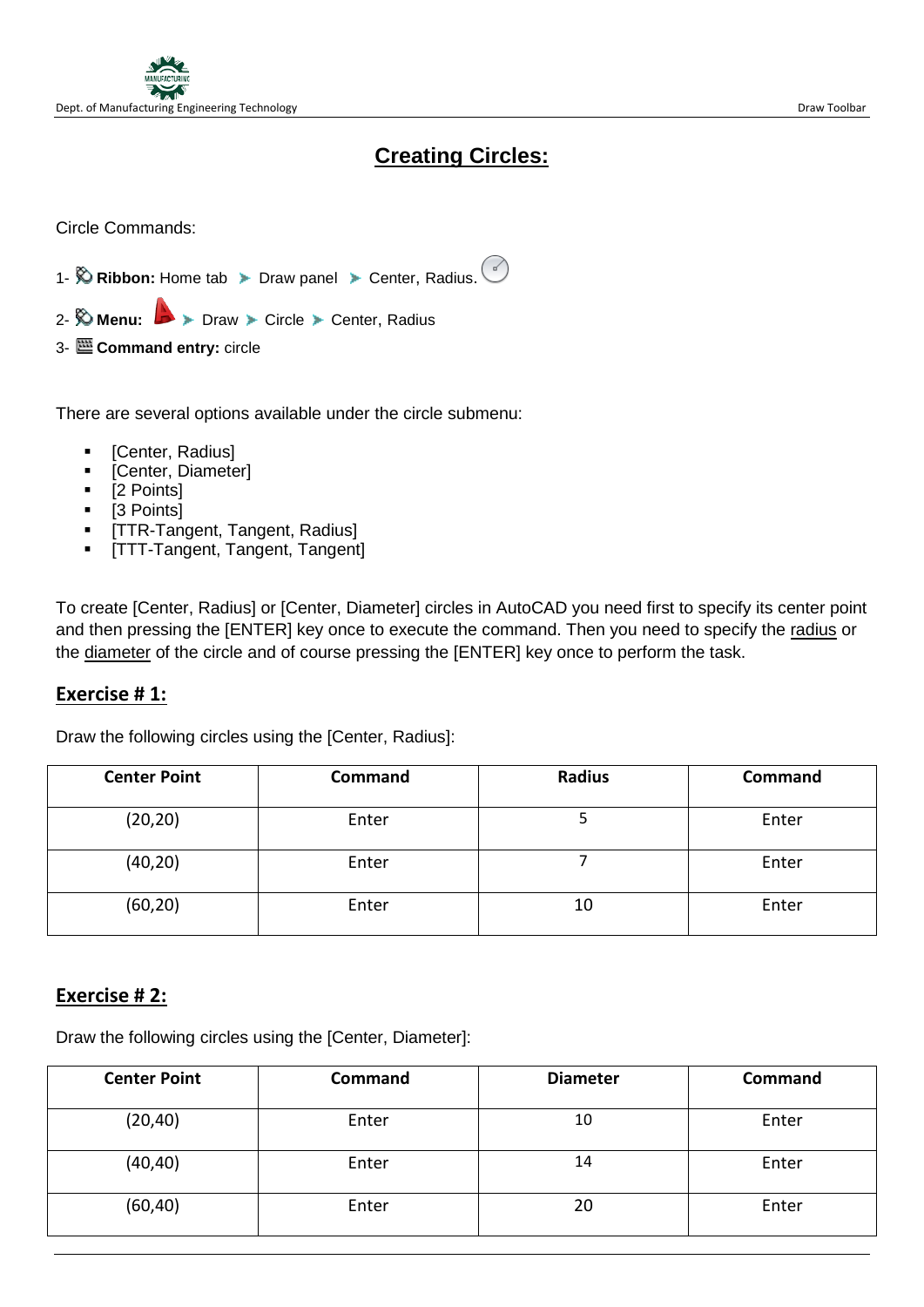

# **Polyline**

Polyline command: Creates a 2D polyline, a single object that is composed of line and arc segments.

1-  $\bullet$  **Ribbon:** Home tab > Draw panel > Polyline. 2-  $\otimes$  **Menu:**  $\rightarrow$  > Draw > Circle > Polyline. 3- **Command entry:** Pline.

A 2D polyline is a connected sequence of segments created as a single planar object. You can create straight line segments, arc segments, or a combination of the two.

#### **Exercise # 1:**

Draw the following triangles using polylines:

| <b>Start Point</b> | <b>Next point</b> | <b>Next point</b> | <b>Next point</b> |
|--------------------|-------------------|-------------------|-------------------|
| 50,50              | 100,50            | 75,75             | 50,50             |
| 75,75              | 100,100           | 50,100            | 75,75             |
| 73,75              | 48,100            | 48,50             | 73,75             |
| 77,75              | 102,100           | 102,50            | 77,75             |

#### **Exercise # 2:**

Draw the following squares using polylines:

| <b>Start Point</b> | <b>Next point</b> | <b>Next point</b> | <b>Next point</b> | <b>Next point</b> |
|--------------------|-------------------|-------------------|-------------------|-------------------|
| 67.5,51            | 82.5,51           | 82.5,66           | 67.5,66           | 67.5,51           |
| 67.5,84            | 82.5,84           | 82.5,99           | 67.5,99           | 67.5,84           |
| 49.5,67.5          | 64.5,67.5         | 64.5,82.5         | 49.5,82.5         | 49.5,67.5         |
| 85.5,67.5          | 100.5, 67.5       | 100.5,82.5        | 85.5,82.5         | 85.5,67.5         |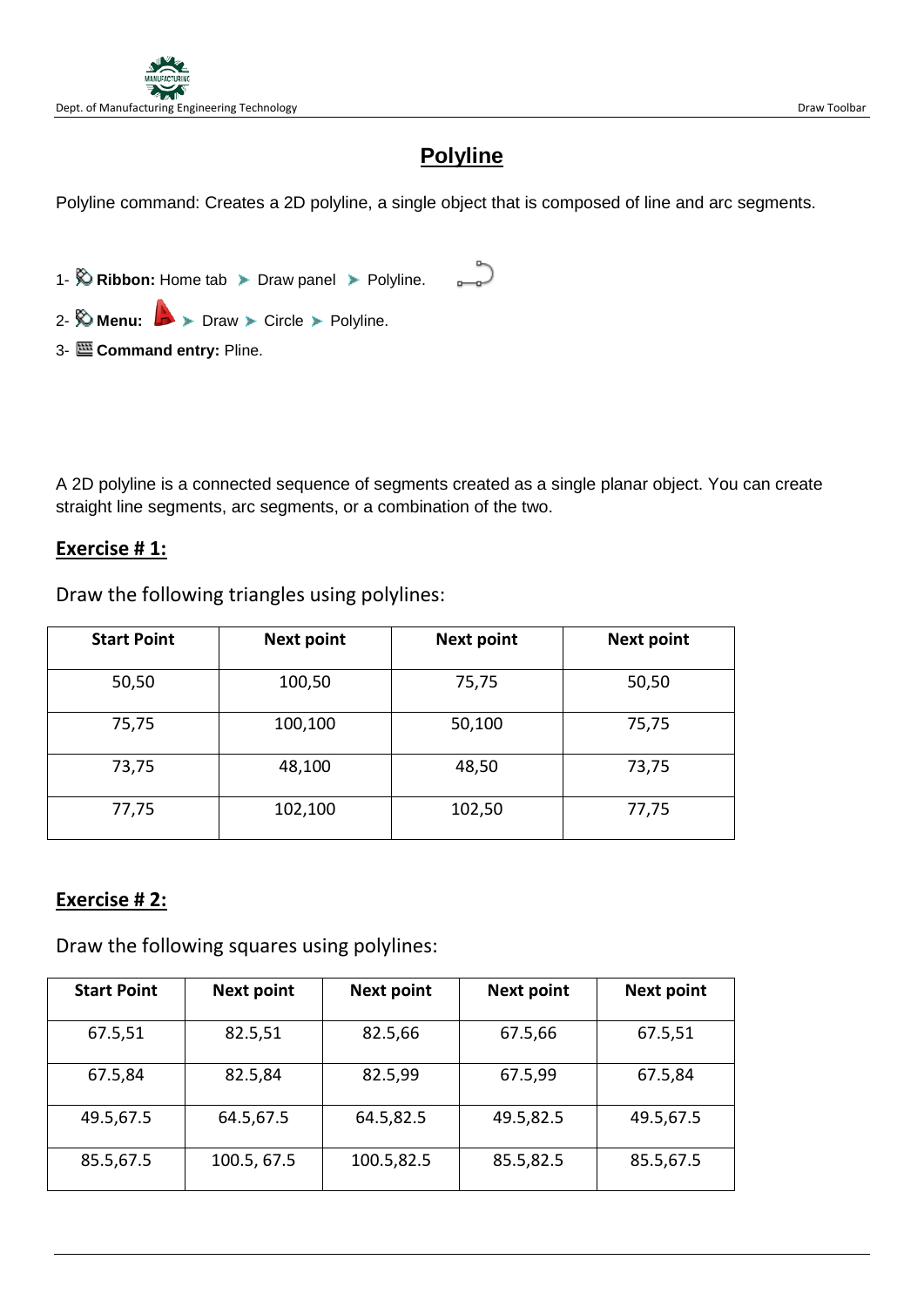

### **ELLIPSE**

Ellipse command:

- 1-  $\Diamond$  **Ribbon:** Home tab > Draw panel > Ellipse.
- 2- *D* **Menu: D** > Draw > Ellipse.
- 3- **Command entry:** Ellipse or "el".

Creates an ellipse or an elliptical arc.

#### **Exercise # 1:**

Creates an ellipse using the (center) ellipse using the following table.

| <b>Center of ellipse</b> | <b>Endpoint of axis</b> | <b>Distance to other axis</b> |
|--------------------------|-------------------------|-------------------------------|
| 50,50                    | 100,100                 | 10                            |
| 50,50                    | 0,0                     | 10                            |
| 50,50                    | 100,0                   | 10                            |
| 50,50                    | 0,100                   | 10                            |

#### **Exercise # 2:**

Creates an ellipse using the (axis,end) ellipse using the following table.

| Axis endpoint of ellipse | Other endpoint of axis | Distance to other axis |  |  |
|--------------------------|------------------------|------------------------|--|--|
| 50,50                    | $-10,50$               | 10                     |  |  |
| 50,50                    | 110,50                 | 10                     |  |  |
| 50,50                    | $50,-10$               | 10                     |  |  |
| 50,50                    | 50,110                 | 10                     |  |  |

#### **Exercise # 3:**

Creates an elliptical arc using different points.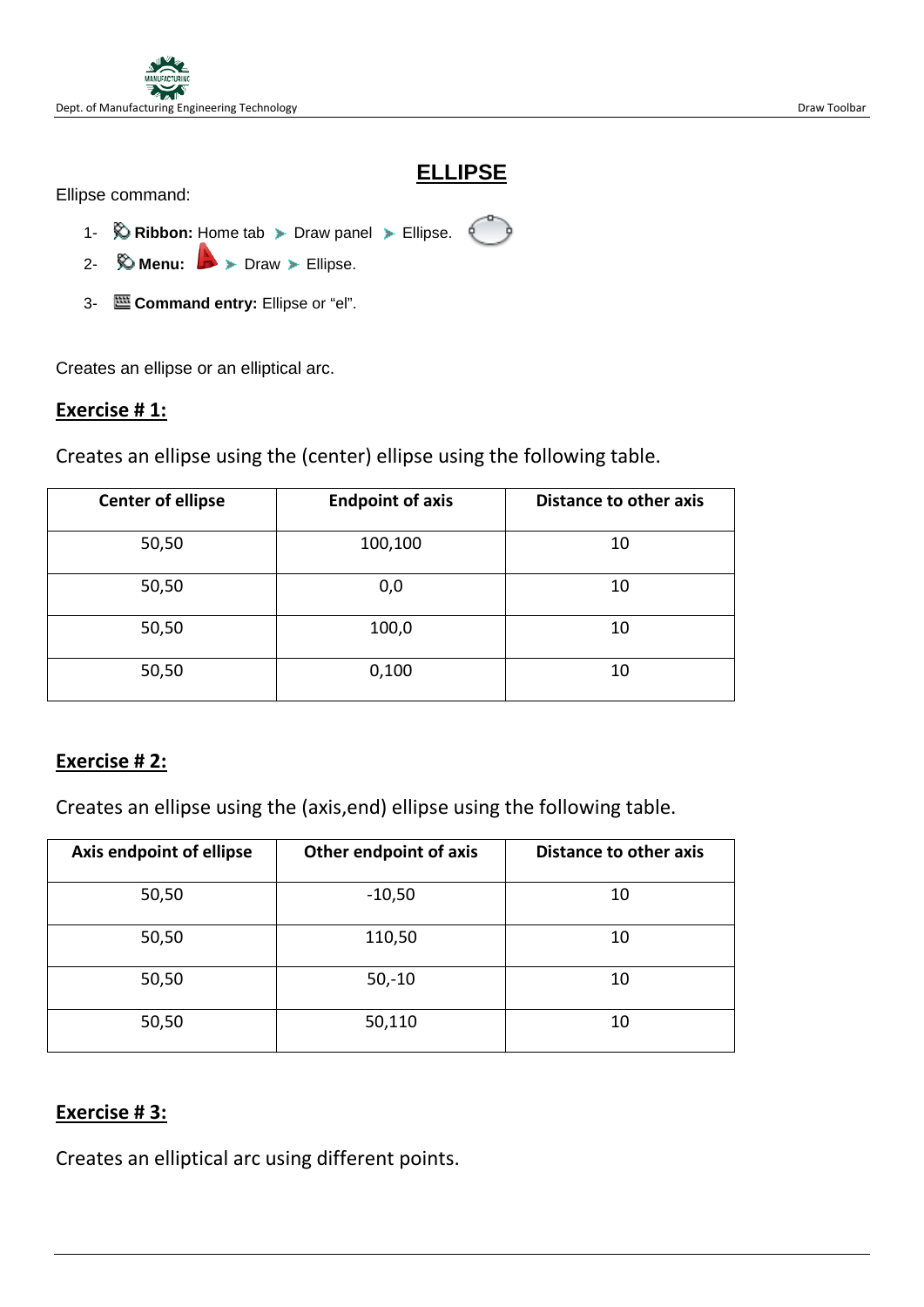

## **Polygon**

Polygon command:

- 1-  $\otimes$  **Ribbon:** Home tab > Draw panel > Polygon.
- 2- *Menu:* > Draw > Polygon.
- 3- **Command entry:** Polygon.

Creates an equilateral closed polyline.

#### **Exercise # 1:**

- 1. Enter number of sides to be 6.
- 2. Specify center of polygon by picking a point.
- 3. Type "I".
- 4. Specify radius of circle by entering a number or picking a point.

#### **Exercise # 2:**

Repeat what you have done in exercise 1 but change the number of sides to be 10. Then choose "c" instead of "I" in step number 3.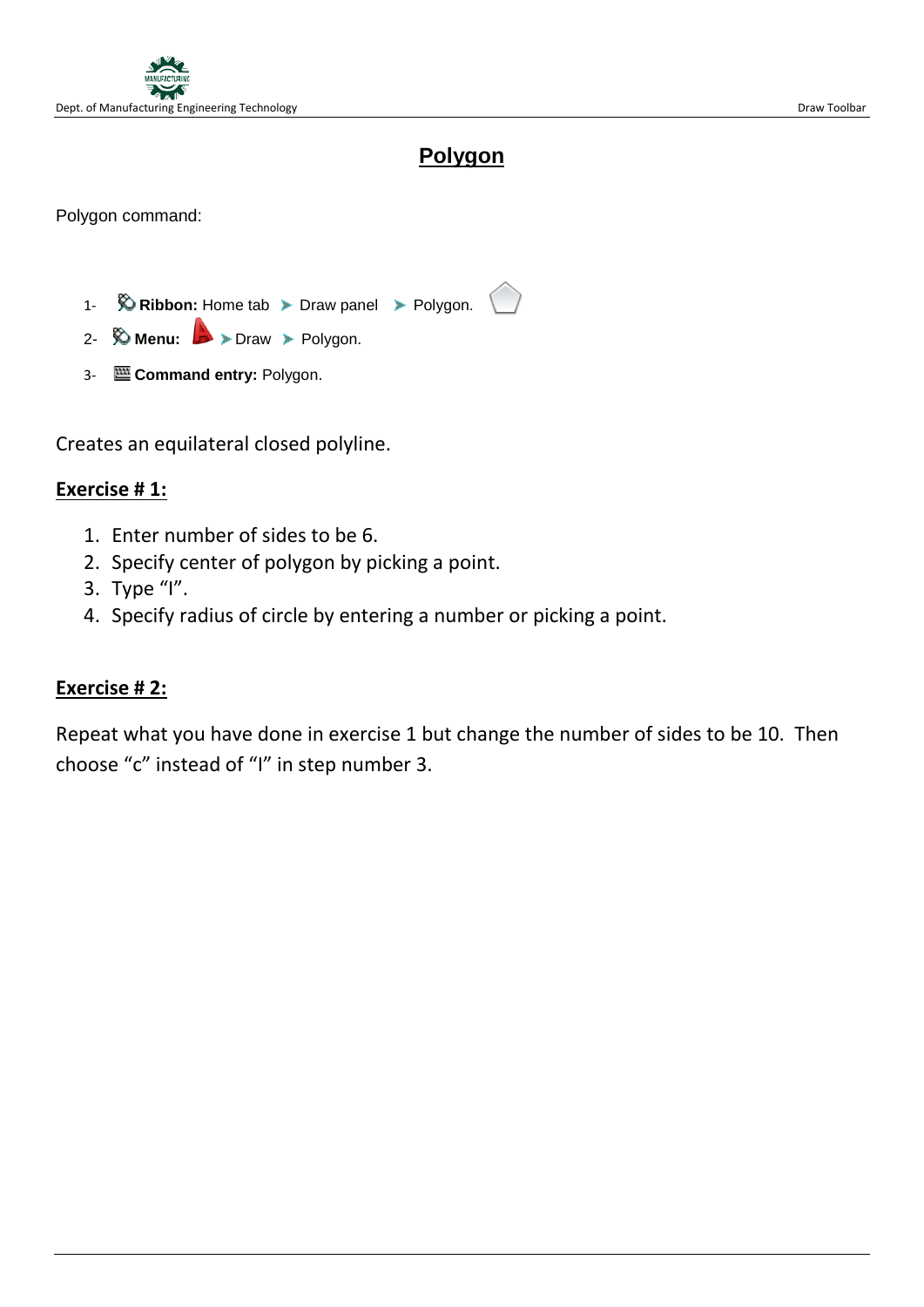# **Hatch**

Hatching command: Fills an enclosed area or selected objects with a hatch pattern, solid fill, or gradient fill.

- 1-  $\Diamond$  **Ribbon:** Home tab > Draw panel > Hatch.
- 2-  $\otimes$  **Menu:**  $\rightarrow$   $\triangleright$  Draw  $\triangleright$  Hatch.
- 3- **Command entry:** Hatch.

### **Exercise # 1:**

- 1. Choose "hatch"
- 2. Choose the pattern to be ANSI 31
- 3. Click on add: Pick point
- 4. Choose any enclosed area
- 5. Click enter Then OK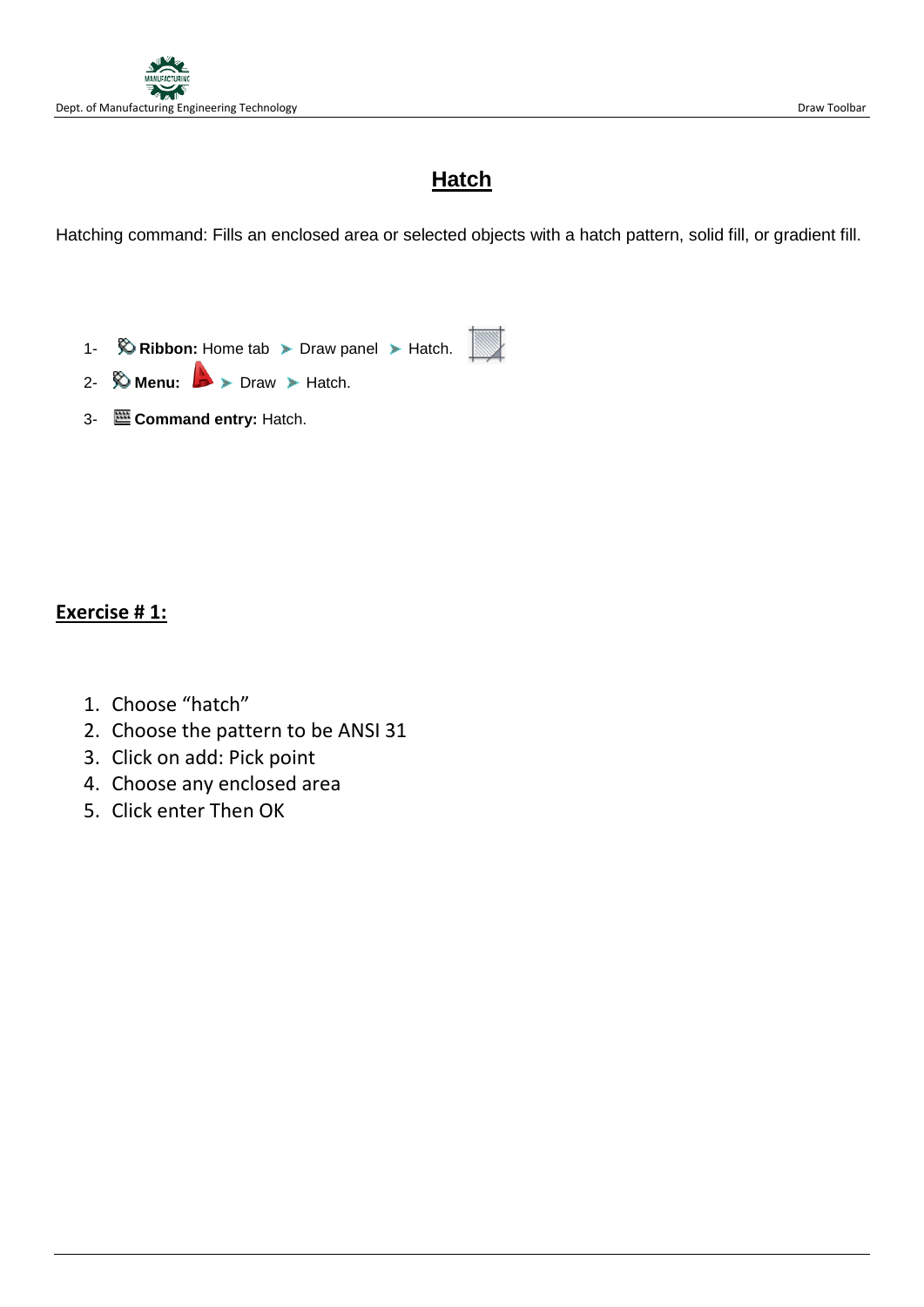## **Rectangles:**

Rectangle command:

- 1-  $\Diamond$  **Ribbon:** Home tab > Draw panel > Rectangle.
- 2- **Command entry:** rectang or rectangle.

### **Exercise # 1:**

- 1. Specify first corner point.
- 2. Specify other corner point.

#### **Exercise # 2:**

Repeat exercise #1 and choose other points.

#### **Exercise # 3:**

Can you do similar rectangle by other command?